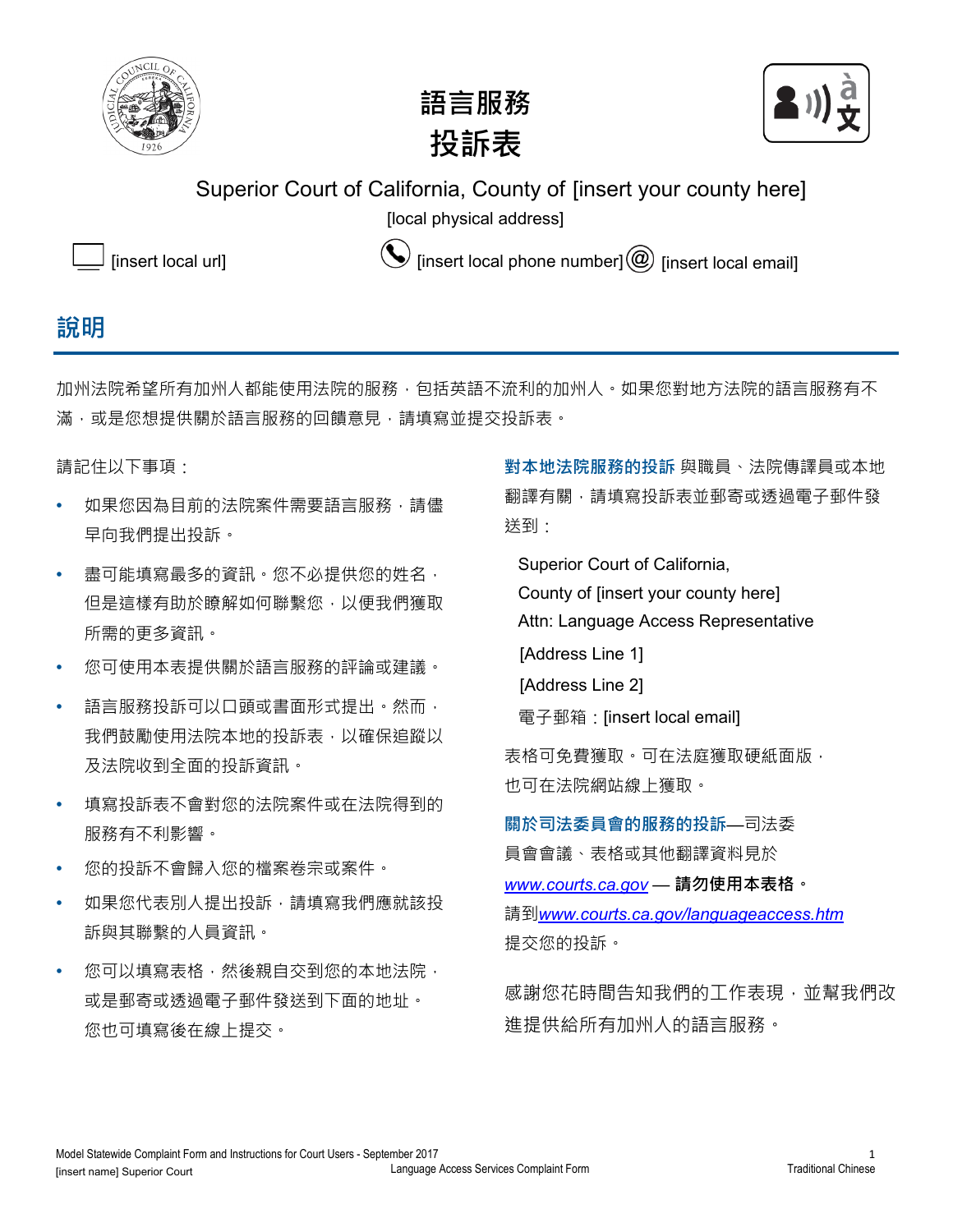

填寫本表投訴加州法院的語言服務。盡可能提供最 多詳情。如果您不想提供您的姓名或聯繫資訊, 您不必提供。但是這將幫助我們調查您的投訴。 您的投訴不會歸入您的檔案卷宗。如果您對案件結果 有所投訴﹐請勿使用本表。 如果您想提供其他評論和建議 (不是投訴), 請填寫本 表第二部分「向我們提供回饋意見」。 **投訴人資訊: 今天的日期: \_\_\_\_\_\_\_\_\_\_\_\_\_\_\_\_\_\_\_\_\_\_\_\_\_** 姓名: 電話: 地址: 電子郵箱: 您講的第一語言: 您寫的第一語言: \_\_\_\_\_\_\_\_\_\_\_\_\_ 最佳聯繫方式: □ 郵件 □ 電子郵箱 □ 電話 **如果您為別人填寫本表,請在下方提供您的聯繫 資訊:** 今天的日期: 姓名: 組織:  $\left(\bigodot\right)$  電話: $\qquad \qquad$ 地址: 電子郵箱: 您講的第一語言: 您寫的第一語言: 最佳聯繫方式: □ 郵件 □ 電子郵箱 □ 電話 **第一部分 描述投訴**

## **勾選並填寫所有適用項目。**

☐ 我要求一位**傳譯員**但沒有得到。

告訴我們此事發生的時間 (日期) 和地點:

| <u> 案件編號 (如有): __________________________</u> |                                              |
|-----------------------------------------------|----------------------------------------------|
| ] 我對 <b>傳譯員</b> 的服務不滿意。                       |                                              |
|                                               | 傳譯員服務日期:                                     |
|                                               | <u> 案件編號 (如有): _________________________</u> |
| 您為何對傳譯員的服務不滿意?                                |                                              |
|                                               |                                              |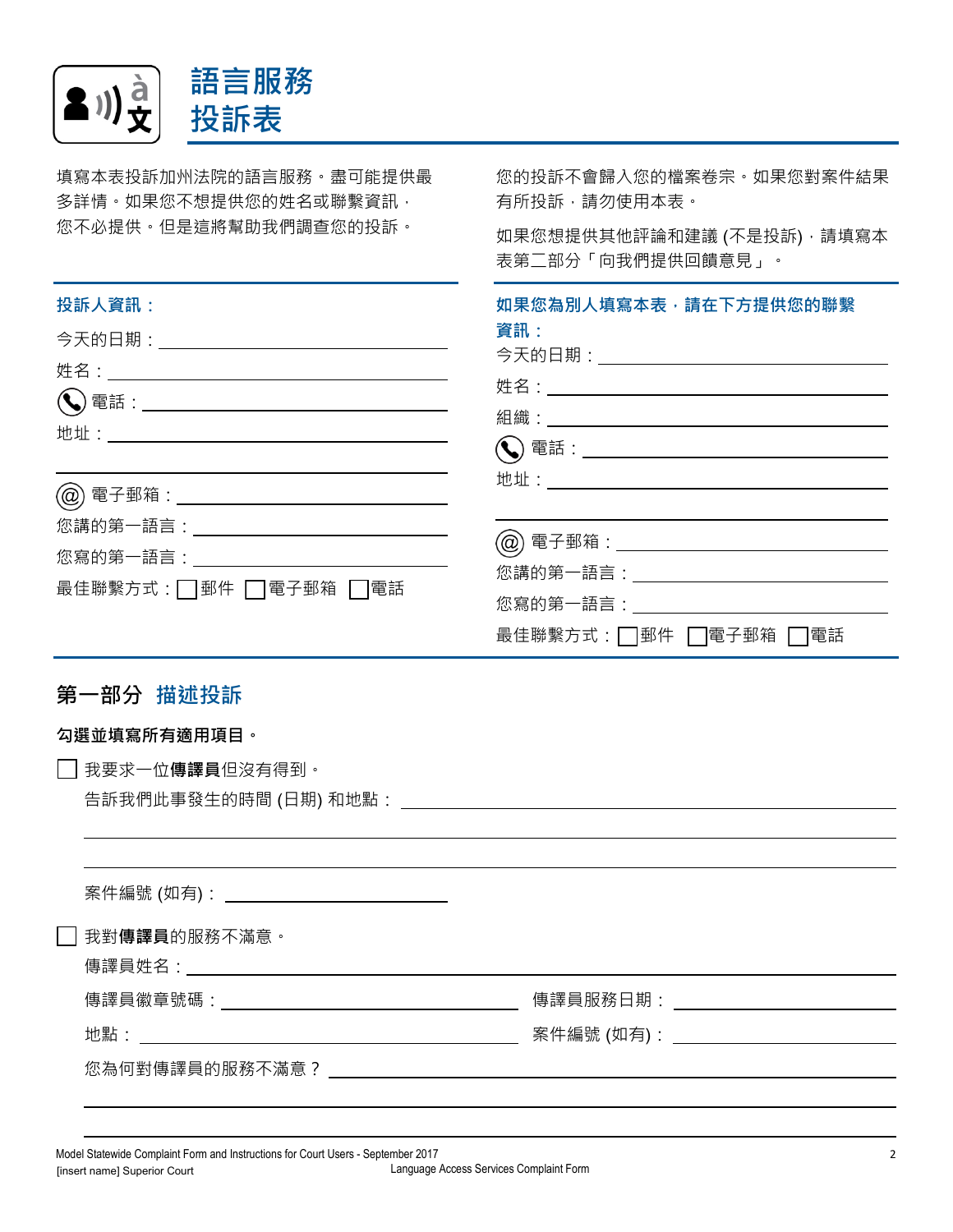| 語言服務相關的 <b>法院職員</b> 的其他問題 <sup>。</sup>                                           |
|----------------------------------------------------------------------------------|
|                                                                                  |
|                                                                                  |
|                                                                                  |
|                                                                                  |
|                                                                                  |
| 我需要的 <b>表格</b> 沒有翻成我的語言。                                                         |
| ,我们也不会有什么。""我们的人,我们也不会有什么?""我们的人,我们也不会有什么?""我们的人,我们也不会有什么?""我们的人,我们也不会有什么?""我们的人 |
| __  我需要的 <b>資訊</b> 沒有翻成我的語言。                                                     |
| ,我们也不会有什么。""我们的人,我们也不会有什么?""我们的人,我们也不会有什么?""我们的人,我们也不会有什么?""我们的人,我们也不会有什么?""我们的人 |
| □ 我收到的表格或資訊譯文有 <b>錯誤</b> 。                                                       |
|                                                                                  |
| $\Box$ 語言服務相關的其他投訴。                                                              |
| 您是否向其他機構投訴過這個問題?□ 是□否                                                            |
|                                                                                  |
|                                                                                  |
|                                                                                  |
|                                                                                  |
|                                                                                  |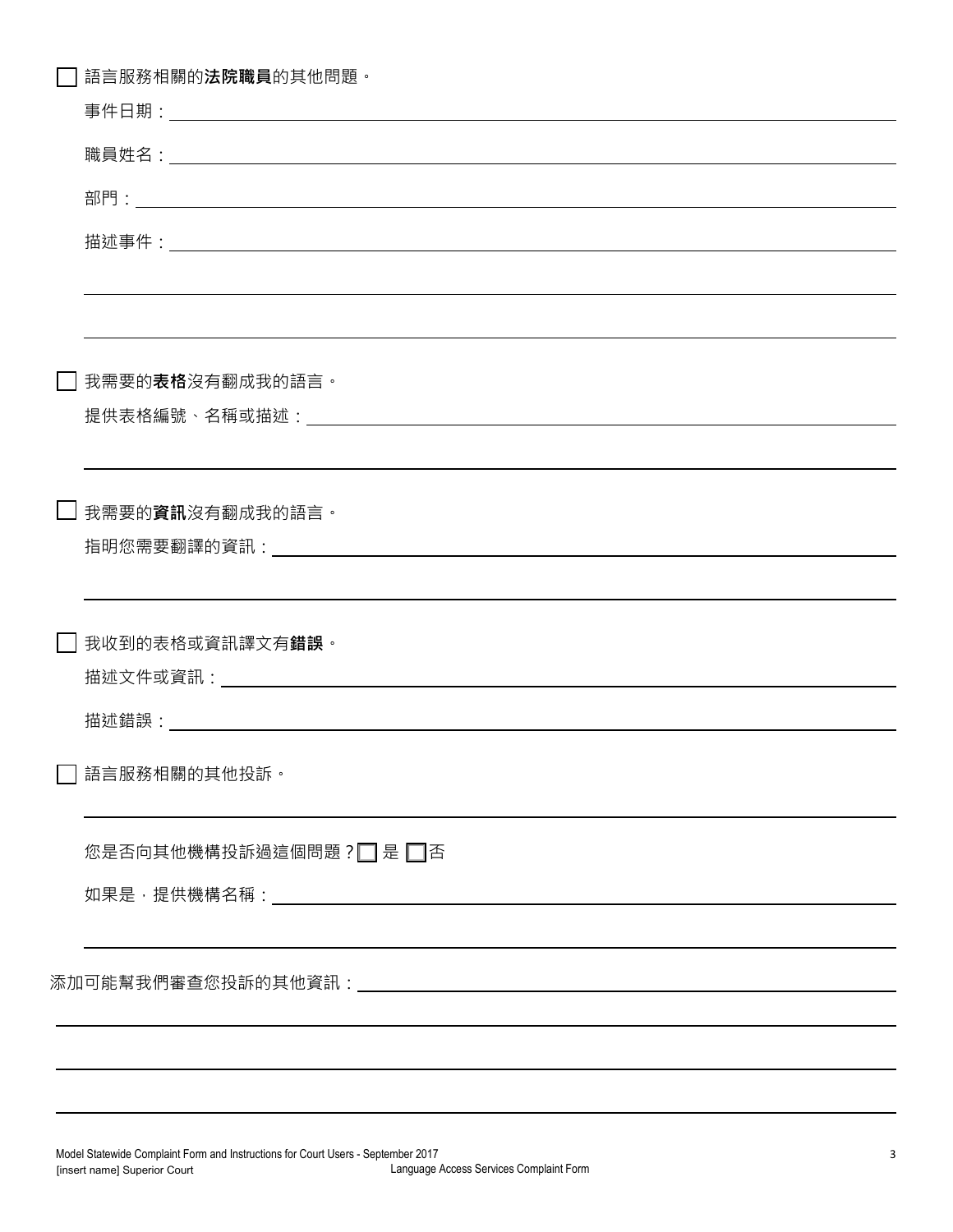## **第二部分 向我們提供回饋意見**

其他評論或建議

謝謝。我們將在收到本表**60日**內與您聯繫。

您可以填寫表格,然後親自交到您的本地法院,或是郵寄或透過電子郵件發送到下面的地址。

Superior Court of California, County of [insert your county here]

[local physical address] [local physical address]

[insert local url]

[insert local phone number]

[insert local email]  $\mathcal{L}(\mathcal{Q})$